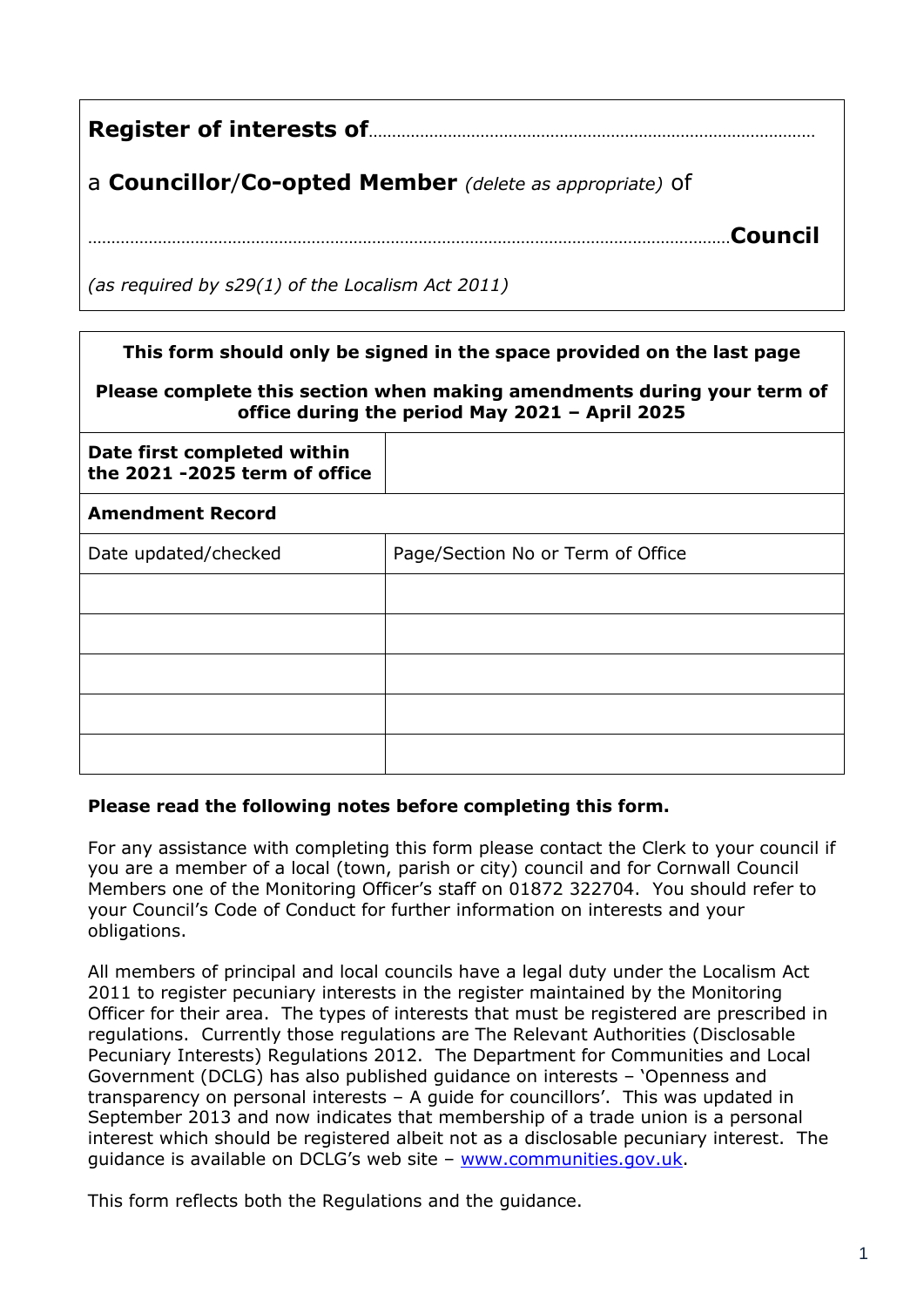Disclosable pecuniary interests and trade union membership must be registered within 28 days of either (i) taking office; or (ii) becoming aware of the interest, which includes where you have at a meeting declared either category of interest and which has not previously been registered.

You must disclose any interests which are within the categories below in relation to:

- you; **and**
- your spouse or civil partner, a person you are living with as your husband or wife, or a person your are living with as if you are civil partners (in relation to these latter interests you must be aware of the interest of the other person for the obligation to register to arise)

but in relation to trade union membership the requirement to disclose only relates to you and not your spouse, civil partner, etc.

*Please note – Cornwall Council has not determined what interests you are required to register. The classes of interest that have to be registered have been determined by the Secretary of State as set out in the Regulations and the guidance referred to above.*

Even if you have a sensitive interest you are still required to disclose it. For the definition of what is a sensitive interest please refer to your council's Code of Conduct. If in doubt, please telephone 01872 322704 to speak to one of the Monitoring Officer's staff for advice.

Space has been provided at the end of the form for you to register any interests that your council's code of conduct requires you to register in addition to those prescribed by regulations.

**IMPORTANT** – in relation to **disclosable pecuniary interests only** you will commit a criminal offence if, without reasonable excuse, you (i) fail to provide information that you are required to register; or (ii) provide information that is false or misleading and you know that the information is false or misleading or you are reckless as to whether the information is true and not misleading. If you commit such an offence you can be liable on summary conviction to a fine not exceeding level 5 on the standard scale and be disqualified from holding public office for up to 5 years. *(Section 34 of the Localism Act 2011)*

To help you complete the form we have set out below each of the interests that you are required to register, in the order that they appear in the Regulations referred to above, and for each disclosable pecuniary interest we have used the following format:

- What the interest is, e.g. Employment
- What the Regulations say about this interest
- What this means
- Space for you to register interests, whether they are yours or those of your spouse, civil partner, etc. (as above). You do not have to differentiate

The format for trade union membership differs because the rules are slightly different and come from the guidance rather than Regulations.

Where there is no interest to register please write 'None' in the appropriate box.

Once you have completed all parts of the form you must sign and date it in the space provided at the end. We will not publish your signature on the web site.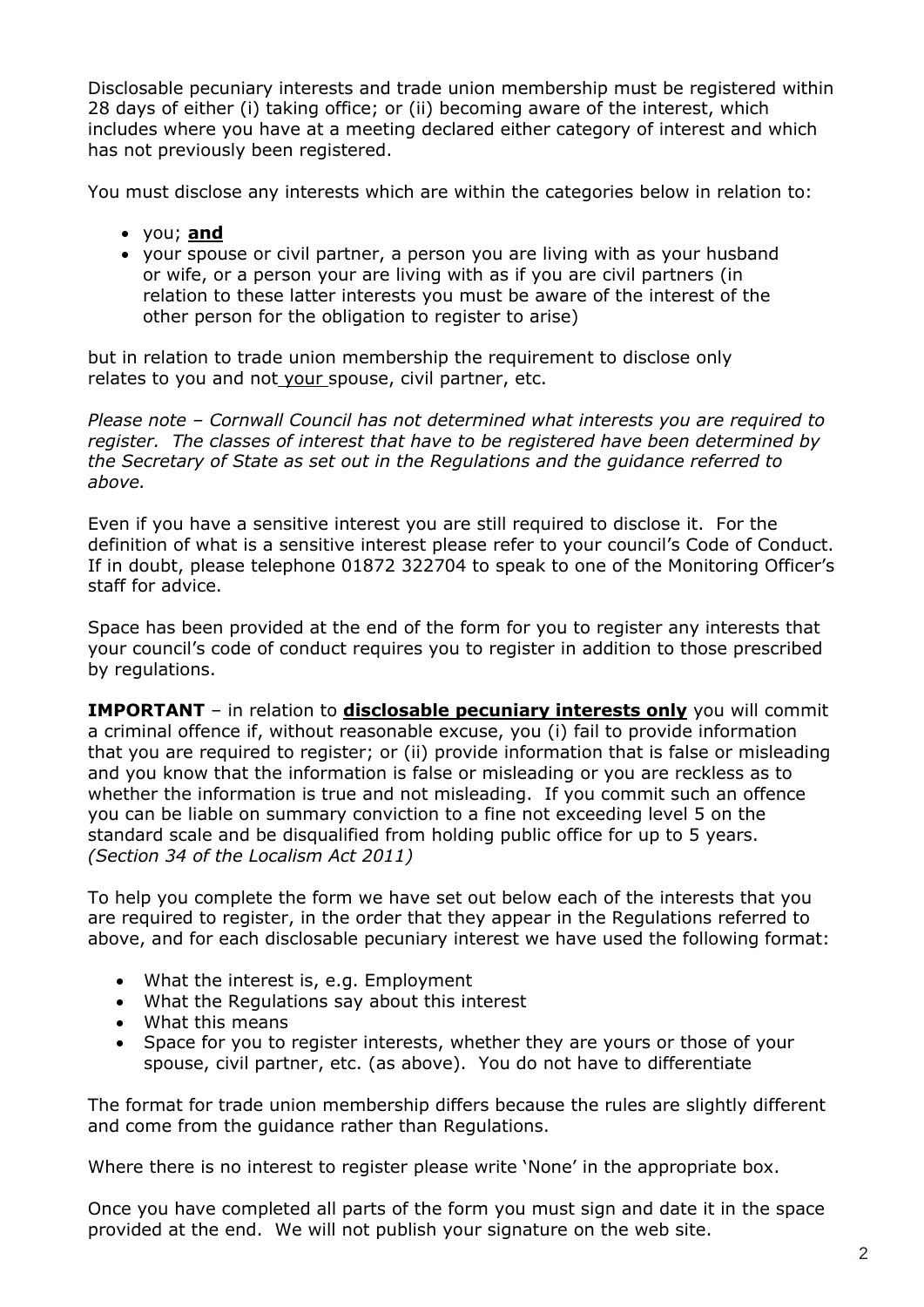The Monitoring Officer for **all** councils in Cornwall is the Monitoring Officer of Cornwall Council.

Notification of interests to the Monitoring Officer must be in writing but notifications by e-mail will be accepted. Members of local councils should notify their Clerk at the same time as notifying the Monitoring Officer.

Once an interest lapses or you otherwise no longer have it, the interest should be removed from your register. You will need to notify the Monitoring Officer and, where appropriate, your Clerk when this happens.

**Public access to the register** – the Monitoring Officer is required to make the register of interests available for inspection at a place in Cornwall at all reasonable hours and to publish it on the Cornwall Council web site. This relates to the register for members of local councils as well as Cornwall Council. Local councils are also required to publish the register of interests for their members on their web site if they have one. Cornwall Council will make the register available at the address below.

Once you have completed this form you need to send it to:

Monitoring Officer, ℅ Democratic Services, Cornwall Council, County Hall, TRURO, TR1 3AY

If you are a member or co-opted member of a local council (town, parish or city) you must also provide your Clerk with a copy of your form.

Changes to your interests should also be notified in writing to the Monitoring Officer at the address above or to [ptcchanges@cornwall.gov.uk](mailto:ptcchanges@cornwall.gov.uk) and, where appropriate, your Clerk.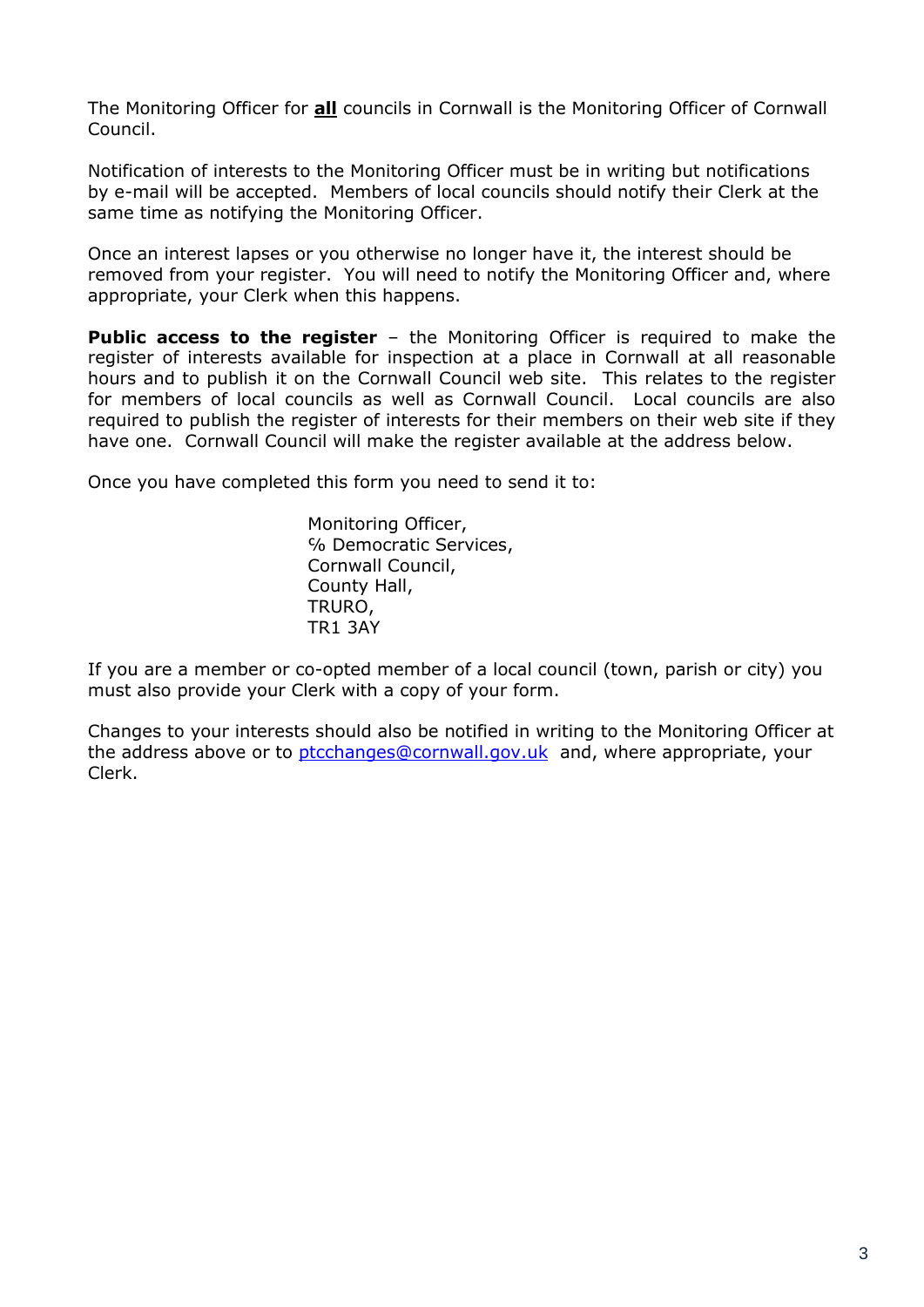| Interest type:               | <b>Employment, etc.</b>                                                                                                                                                                                                                                                                                                                                                                                                                                                                                                                                         |  |  |
|------------------------------|-----------------------------------------------------------------------------------------------------------------------------------------------------------------------------------------------------------------------------------------------------------------------------------------------------------------------------------------------------------------------------------------------------------------------------------------------------------------------------------------------------------------------------------------------------------------|--|--|
| What the<br>regulations say: | Any employment, office, trade, profession or vocation carried on<br>for profit or gain.                                                                                                                                                                                                                                                                                                                                                                                                                                                                         |  |  |
| What this means:             | The job or other means by which you, your spouse, civil partner,<br>etc. make your living, whether employed or self-employed. You<br>need to mention all jobs, businesses, offices, trades or<br>professions for which payment is or should be made. It does not<br>include any voluntary work for which you are not paid or<br>reimbursed, whether for your time or otherwise. For instance,<br>you might enter "Teacher at Bash Street School" or "Manager of<br>ACME Tools Limited" with the address of the place at which you<br>work, run a business, etc. |  |  |
| Interests:                   |                                                                                                                                                                                                                                                                                                                                                                                                                                                                                                                                                                 |  |  |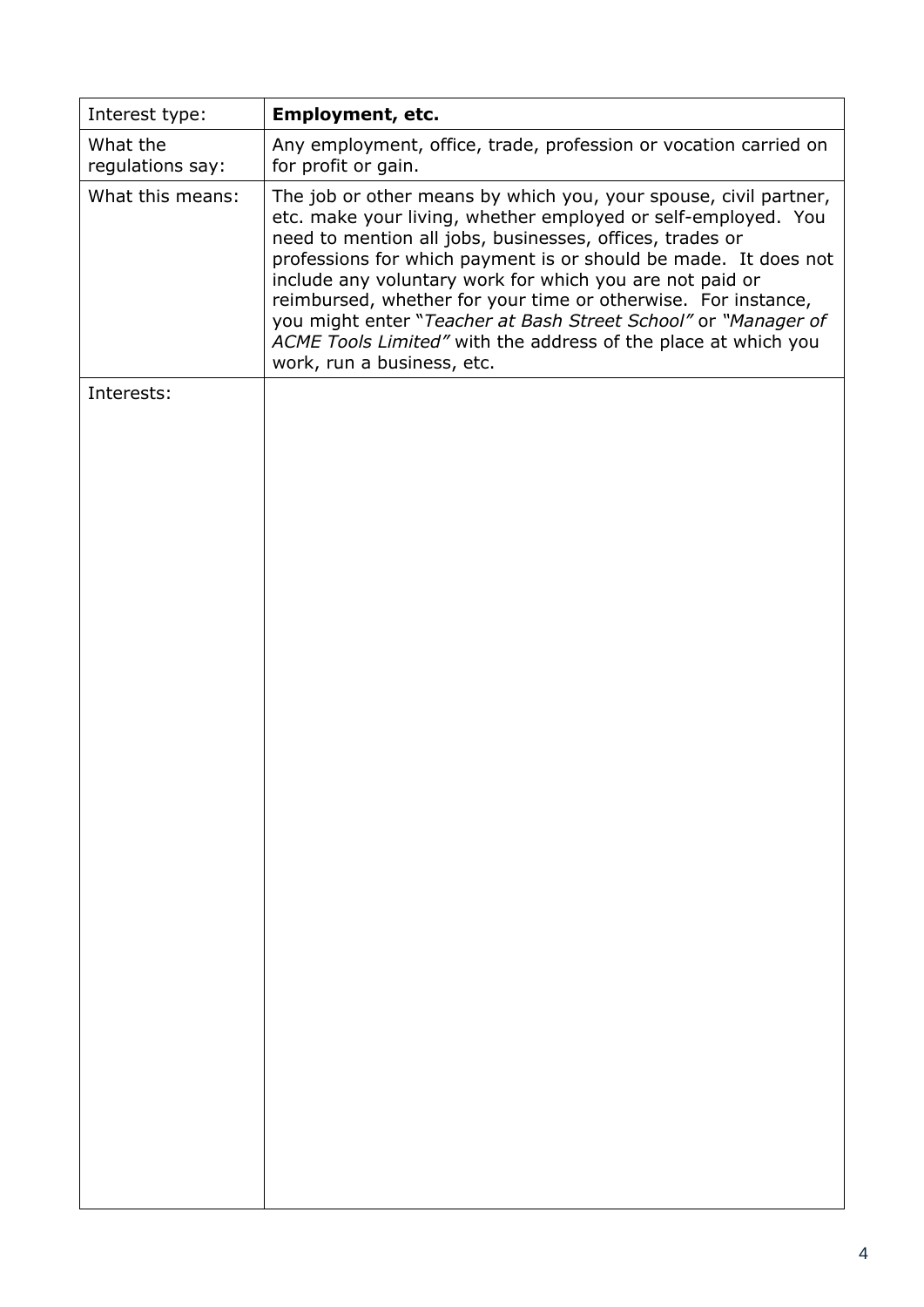| Interest type:               | Sponsorship                                                                                                                                                                                                                                                                                                                                                                                                                                                                                                                                                                                                                                                                                                                                                                                                                                                                                                                                                                                                                                  |  |  |  |
|------------------------------|----------------------------------------------------------------------------------------------------------------------------------------------------------------------------------------------------------------------------------------------------------------------------------------------------------------------------------------------------------------------------------------------------------------------------------------------------------------------------------------------------------------------------------------------------------------------------------------------------------------------------------------------------------------------------------------------------------------------------------------------------------------------------------------------------------------------------------------------------------------------------------------------------------------------------------------------------------------------------------------------------------------------------------------------|--|--|--|
| What the<br>regulations say: | Any payment or provision of any other financial benefit (other<br>than from the relevant authority) made or provided within the<br>relevant period in respect of any expenses incurred by the<br>member in carrying out duties as a member, or towards the<br>election expenses of the member. This includes any payment or<br>financial benefit from a trade union within the meaning of the<br>Trade Union and Labour Relations (Consolidation) Act 1992.                                                                                                                                                                                                                                                                                                                                                                                                                                                                                                                                                                                  |  |  |  |
| What this means:             | Any money, whether in cash or otherwise, or any financial<br>benefit, such as the remission of monies you would otherwise<br>have been required to pay or something else representing a<br>financial benefit if any of these relate to your election expenses<br>or your expenses in carrying out your duties as a member, so far<br>as received in the 12 months ending with the day on which you<br>register the payment or benefit. You will need to state what the<br>payment or benefit was, from whom it was received (including<br>any trade union) and what it related to. It does not include such<br>of the above as have been received from the council you are a<br>member of so, for example, you will not need to register<br>expenses and allowances received from your council in your<br>capacity as a member.<br>This part of the form does not apply to your spouse, civil partner etc.<br>If they are a member or co-opted member of a council they will have to<br>disclose the information on their own register form. |  |  |  |
| Interests:                   |                                                                                                                                                                                                                                                                                                                                                                                                                                                                                                                                                                                                                                                                                                                                                                                                                                                                                                                                                                                                                                              |  |  |  |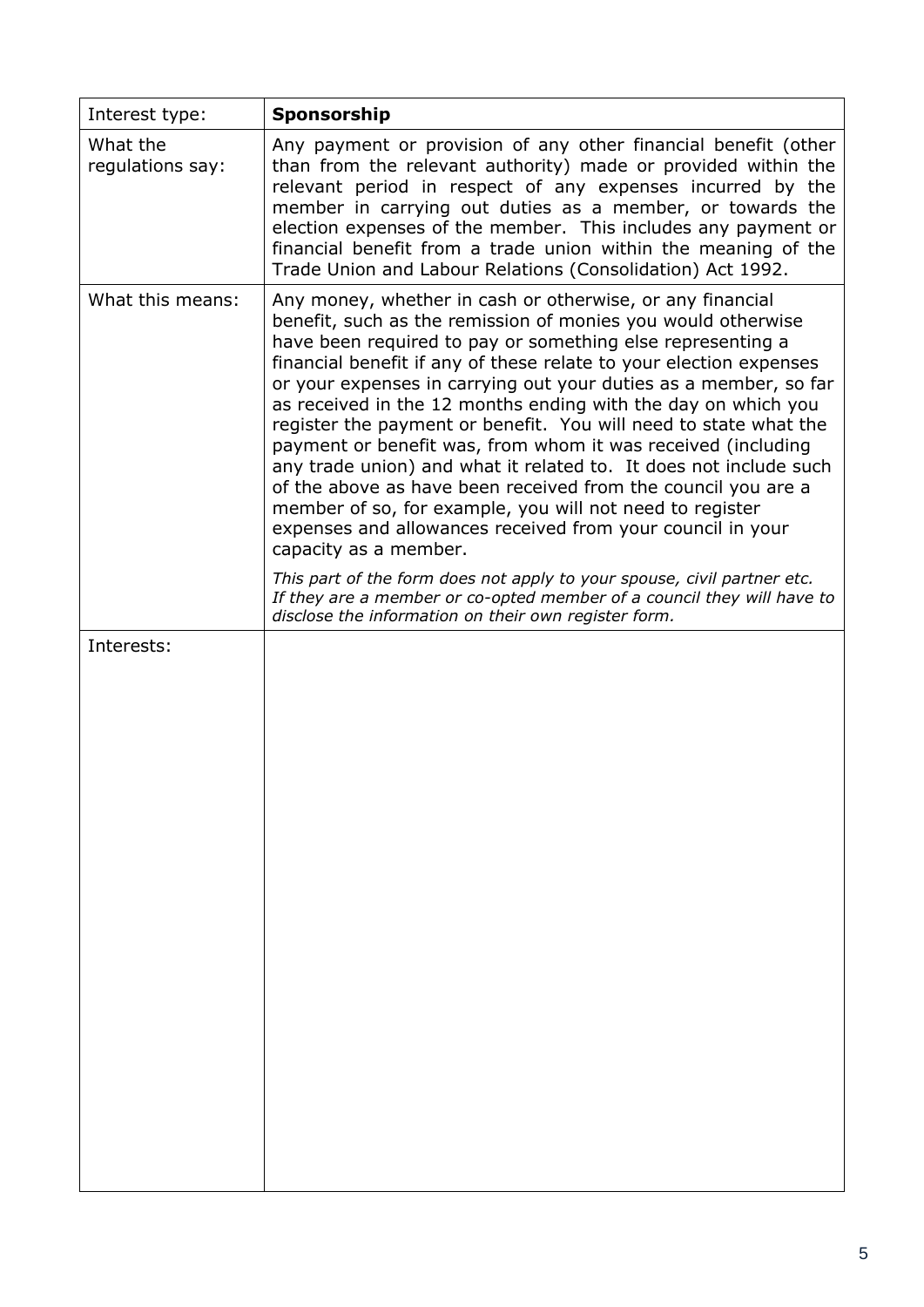| Interest type:               | <b>Contracts</b>                                                                                                                                                                                                                                                                                                                                                                                                                                                                                                                                                                                                                                                                                                                                                                                                                                                                                                                                                                                                                                                                                                                                |  |  |  |
|------------------------------|-------------------------------------------------------------------------------------------------------------------------------------------------------------------------------------------------------------------------------------------------------------------------------------------------------------------------------------------------------------------------------------------------------------------------------------------------------------------------------------------------------------------------------------------------------------------------------------------------------------------------------------------------------------------------------------------------------------------------------------------------------------------------------------------------------------------------------------------------------------------------------------------------------------------------------------------------------------------------------------------------------------------------------------------------------------------------------------------------------------------------------------------------|--|--|--|
| What the<br>regulations say: | Any contract which is made between the relevant person (or a<br>body in which the relevant person has a beneficial interest) and<br>the relevant authority:<br>(a) under which goods or services are to be provided or works<br>are to be executed; and<br>(b) which has not been fully discharged.                                                                                                                                                                                                                                                                                                                                                                                                                                                                                                                                                                                                                                                                                                                                                                                                                                             |  |  |  |
| What this means:             | 'Contract' has the usual meeting and it includes any contract<br>between (1) the council of which you are a member and (2) you,<br>your spouse, civil partner etc., a firm in which you, your spouse,<br>civil partner etc. are a partner or an incorporated entity (e.g. a<br>company) of which you, your spouse, civil partner etc. are a<br>director or in the securities* of which you, your spouse or civil<br>partner etc. have a beneficial interest. The contract will relate to<br>the provision of goods and services and there will still be<br>obligations to be performed by one or more of the parties to the<br>contract. Such contracts might relate to, e.g. carrying out works<br>to your council's premises, providing your council with stationery<br>or computers or receiving goods or services from your council.<br>* 'securities' means shares, debentures, debenture stock, loan stock,<br>bonds, units of a collective investment scheme within the meaning of<br>the <b>Financial Services and Markets Act 2000</b> and other securities of any<br>description, other than money deposited with a building society. |  |  |  |
| Interests:                   |                                                                                                                                                                                                                                                                                                                                                                                                                                                                                                                                                                                                                                                                                                                                                                                                                                                                                                                                                                                                                                                                                                                                                 |  |  |  |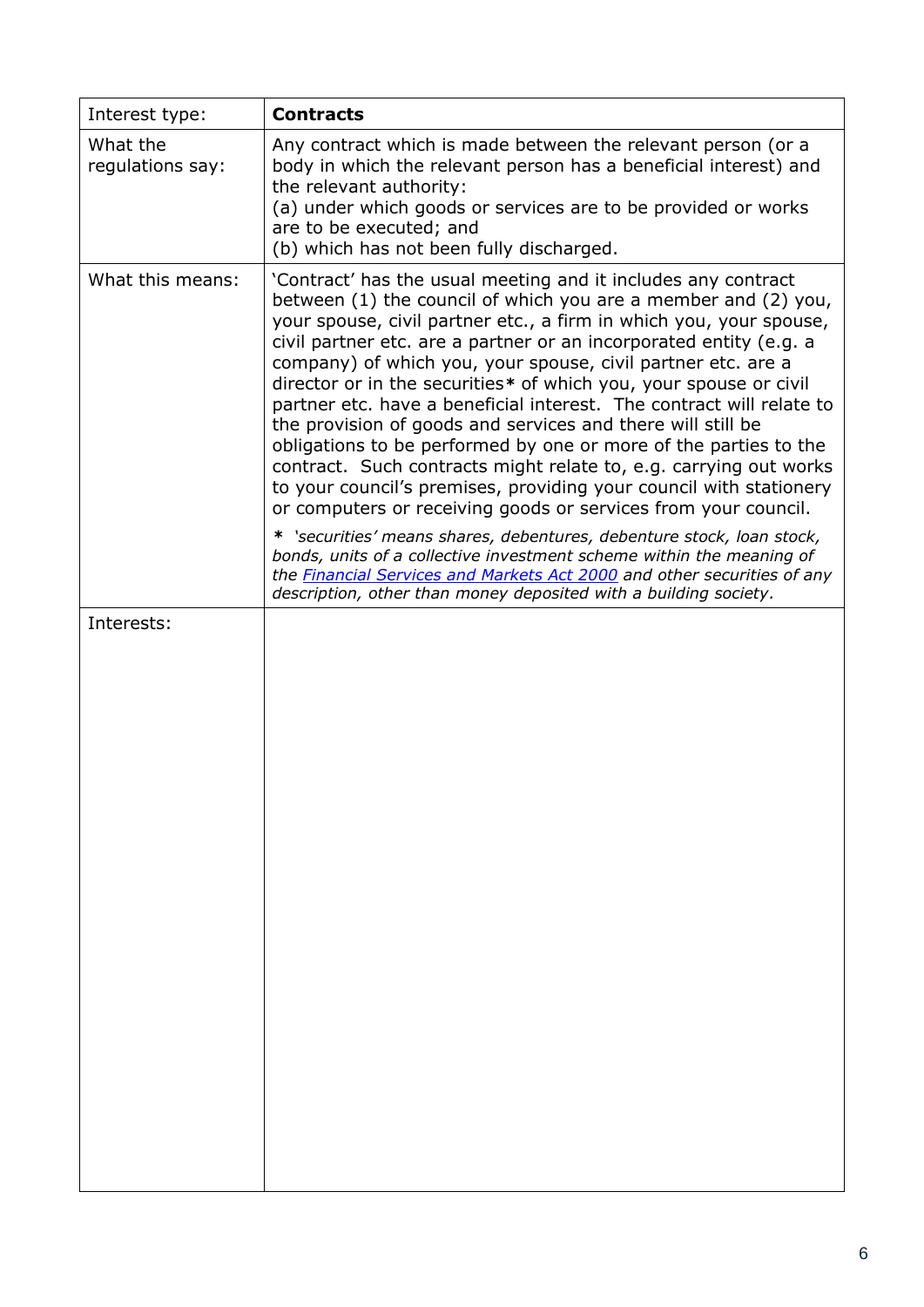| Interest type:               | Land                                                                                                                                                                                                                                                                                                                                                                                                                                                                                                                                                                                                                                                                                                       |  |  |  |
|------------------------------|------------------------------------------------------------------------------------------------------------------------------------------------------------------------------------------------------------------------------------------------------------------------------------------------------------------------------------------------------------------------------------------------------------------------------------------------------------------------------------------------------------------------------------------------------------------------------------------------------------------------------------------------------------------------------------------------------------|--|--|--|
| What the<br>regulations say: | Any beneficial interest in land which is within the area of the<br>relevant authority.                                                                                                                                                                                                                                                                                                                                                                                                                                                                                                                                                                                                                     |  |  |  |
| What this means:             | Any land or property in the area of the council of which you are a<br>member in relation to which you, your spouse, civil partner etc.<br>(i) are the owner(s), $lesse(s)$ or $lesso(r(s))$ ; (ii) are otherwise<br>legally entitled to occupy; (iii) are entitled to receive the rents or<br>profits; (iv) are a lender with security over the land or property;<br>or $(v)$ otherwise have the right to claim a share or all of such<br>land or property, the proceeds of sale of or the income from it.<br>This will include home addresses as well as business addresses<br>where the business is yours or you have a share in such land<br>and property as a result of your interest in the business. |  |  |  |
|                              | You need to give enough detail for the land or property to be<br>capable of identification, e.g. 33 Acacia Avenue, Acaciaville, AC1<br>1AC or field adjacent to the A30 at Acacia Springs comprising<br>4.4 acres and accessed from the gate onto the A3456.                                                                                                                                                                                                                                                                                                                                                                                                                                               |  |  |  |
|                              | Do not include here those matters that are within 'Licences' or<br>'Corporate Tenancies' below.                                                                                                                                                                                                                                                                                                                                                                                                                                                                                                                                                                                                            |  |  |  |
| Interests:                   |                                                                                                                                                                                                                                                                                                                                                                                                                                                                                                                                                                                                                                                                                                            |  |  |  |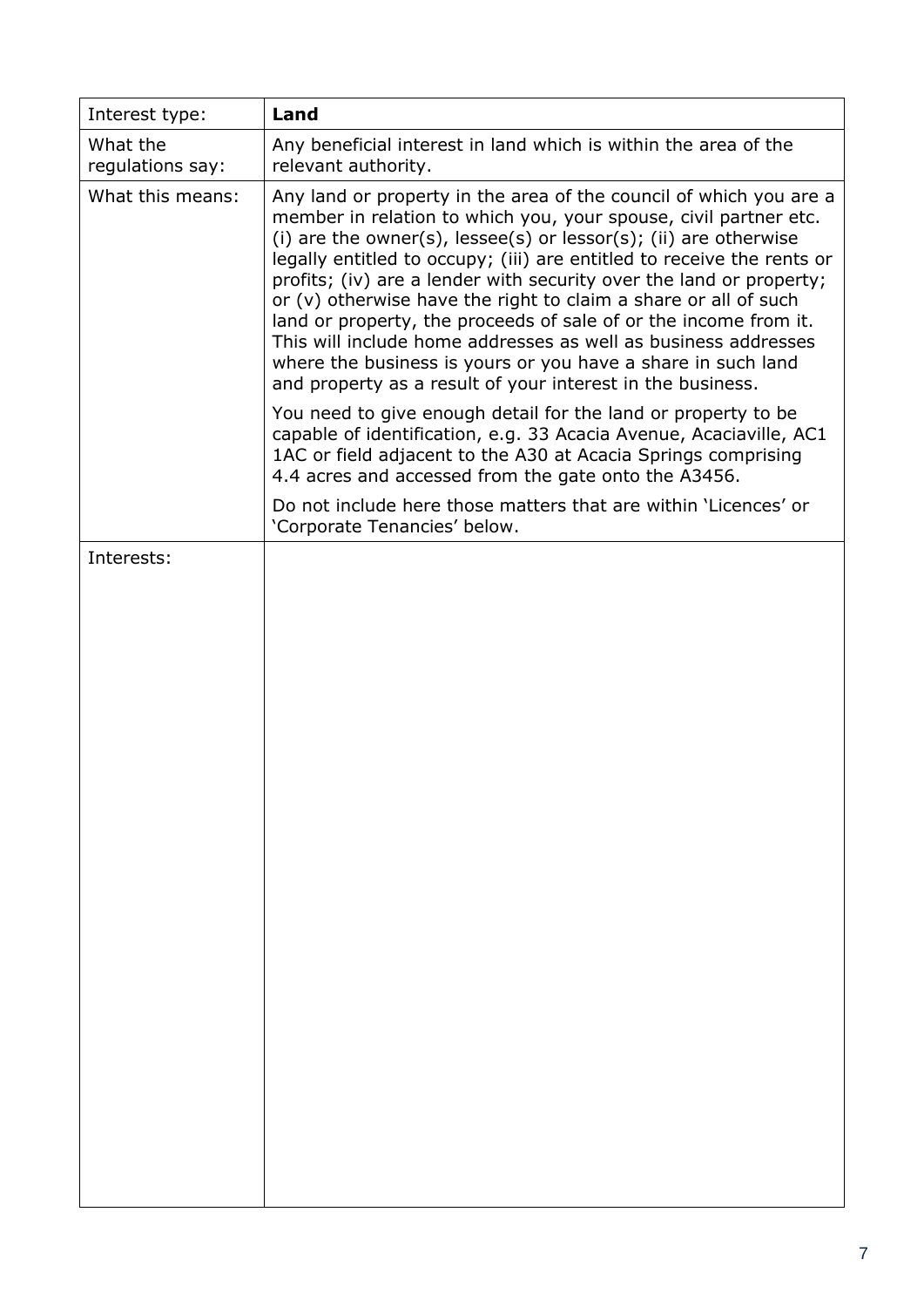| Interest type:               | <b>Licences</b>                                                                                                                                                                                                                                                                                                                                                                     |  |  |
|------------------------------|-------------------------------------------------------------------------------------------------------------------------------------------------------------------------------------------------------------------------------------------------------------------------------------------------------------------------------------------------------------------------------------|--|--|
| What the<br>regulations say: | Any licence (alone or jointly with others) to occupy land in the<br>area of the relevant authority for a month or longer.                                                                                                                                                                                                                                                           |  |  |
| What this means:             | Written or verbal licence (permission) to occupy land in the area<br>of the council of which you are a member such as in relation to<br>an allotment, grazing horses, access to land for fishing purposes<br>or the use of a garage. The licence needs to be registered<br>whether you, your spouse, civil partner etc. hold it or benefit<br>from it alone or jointly with others. |  |  |
| Interests:                   |                                                                                                                                                                                                                                                                                                                                                                                     |  |  |
|                              |                                                                                                                                                                                                                                                                                                                                                                                     |  |  |
|                              |                                                                                                                                                                                                                                                                                                                                                                                     |  |  |
|                              |                                                                                                                                                                                                                                                                                                                                                                                     |  |  |
|                              |                                                                                                                                                                                                                                                                                                                                                                                     |  |  |
|                              |                                                                                                                                                                                                                                                                                                                                                                                     |  |  |
|                              |                                                                                                                                                                                                                                                                                                                                                                                     |  |  |
|                              |                                                                                                                                                                                                                                                                                                                                                                                     |  |  |
|                              |                                                                                                                                                                                                                                                                                                                                                                                     |  |  |
|                              |                                                                                                                                                                                                                                                                                                                                                                                     |  |  |
|                              |                                                                                                                                                                                                                                                                                                                                                                                     |  |  |
|                              |                                                                                                                                                                                                                                                                                                                                                                                     |  |  |
|                              |                                                                                                                                                                                                                                                                                                                                                                                     |  |  |
|                              |                                                                                                                                                                                                                                                                                                                                                                                     |  |  |
|                              |                                                                                                                                                                                                                                                                                                                                                                                     |  |  |
|                              |                                                                                                                                                                                                                                                                                                                                                                                     |  |  |
|                              |                                                                                                                                                                                                                                                                                                                                                                                     |  |  |
|                              |                                                                                                                                                                                                                                                                                                                                                                                     |  |  |
|                              |                                                                                                                                                                                                                                                                                                                                                                                     |  |  |
|                              |                                                                                                                                                                                                                                                                                                                                                                                     |  |  |
|                              |                                                                                                                                                                                                                                                                                                                                                                                     |  |  |
|                              |                                                                                                                                                                                                                                                                                                                                                                                     |  |  |
|                              |                                                                                                                                                                                                                                                                                                                                                                                     |  |  |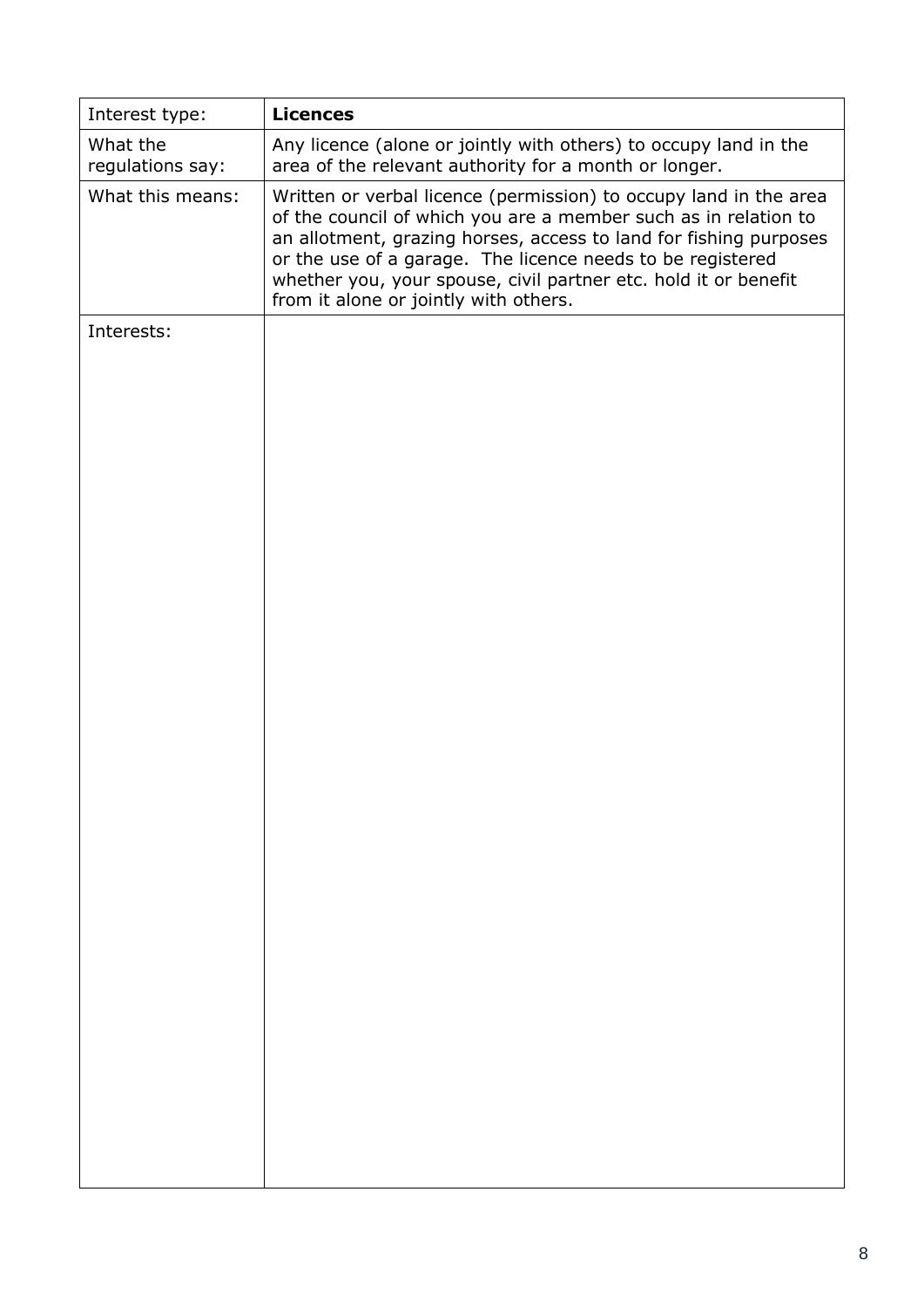| Interest type:   | <b>Corporate tenancies</b>                                                                                                                                                                                                                                                                                                                                                     |  |  |
|------------------|--------------------------------------------------------------------------------------------------------------------------------------------------------------------------------------------------------------------------------------------------------------------------------------------------------------------------------------------------------------------------------|--|--|
| What the         | Any tenancy where (to the member's knowledge)-                                                                                                                                                                                                                                                                                                                                 |  |  |
| regulations say: | (a) the landlord is the relevant authority; and                                                                                                                                                                                                                                                                                                                                |  |  |
|                  | (b) the tenant is a body in which the relevant person has a<br>beneficial interest.                                                                                                                                                                                                                                                                                            |  |  |
| What this means: | This relates to any tenancy between (1) the council of which you<br>are a member and (2) a firm in which you, your spouse, civil<br>partner etc. are a partner or an incorporated entity (e.g. a<br>company) of which you, your spouse, civil partner etc are a<br>director or in the securities* of which you, your spouse, civil<br>partner etc. have a beneficial interest. |  |  |
|                  | * 'securities' means shares, debentures, debenture stock, loan stock,<br>bonds, units of a collective investment scheme within the meaning of<br>the <b>Financial Services and Markets Act 2000</b> and other securities of any<br>description, other than money deposited with a building society.                                                                            |  |  |
| Interests:       |                                                                                                                                                                                                                                                                                                                                                                                |  |  |
|                  |                                                                                                                                                                                                                                                                                                                                                                                |  |  |
|                  |                                                                                                                                                                                                                                                                                                                                                                                |  |  |
|                  |                                                                                                                                                                                                                                                                                                                                                                                |  |  |
|                  |                                                                                                                                                                                                                                                                                                                                                                                |  |  |
|                  |                                                                                                                                                                                                                                                                                                                                                                                |  |  |
|                  |                                                                                                                                                                                                                                                                                                                                                                                |  |  |
|                  |                                                                                                                                                                                                                                                                                                                                                                                |  |  |
|                  |                                                                                                                                                                                                                                                                                                                                                                                |  |  |
|                  |                                                                                                                                                                                                                                                                                                                                                                                |  |  |
|                  |                                                                                                                                                                                                                                                                                                                                                                                |  |  |
|                  |                                                                                                                                                                                                                                                                                                                                                                                |  |  |
|                  |                                                                                                                                                                                                                                                                                                                                                                                |  |  |
|                  |                                                                                                                                                                                                                                                                                                                                                                                |  |  |
|                  |                                                                                                                                                                                                                                                                                                                                                                                |  |  |
|                  |                                                                                                                                                                                                                                                                                                                                                                                |  |  |
|                  |                                                                                                                                                                                                                                                                                                                                                                                |  |  |
|                  |                                                                                                                                                                                                                                                                                                                                                                                |  |  |
|                  |                                                                                                                                                                                                                                                                                                                                                                                |  |  |
|                  |                                                                                                                                                                                                                                                                                                                                                                                |  |  |
|                  |                                                                                                                                                                                                                                                                                                                                                                                |  |  |
|                  |                                                                                                                                                                                                                                                                                                                                                                                |  |  |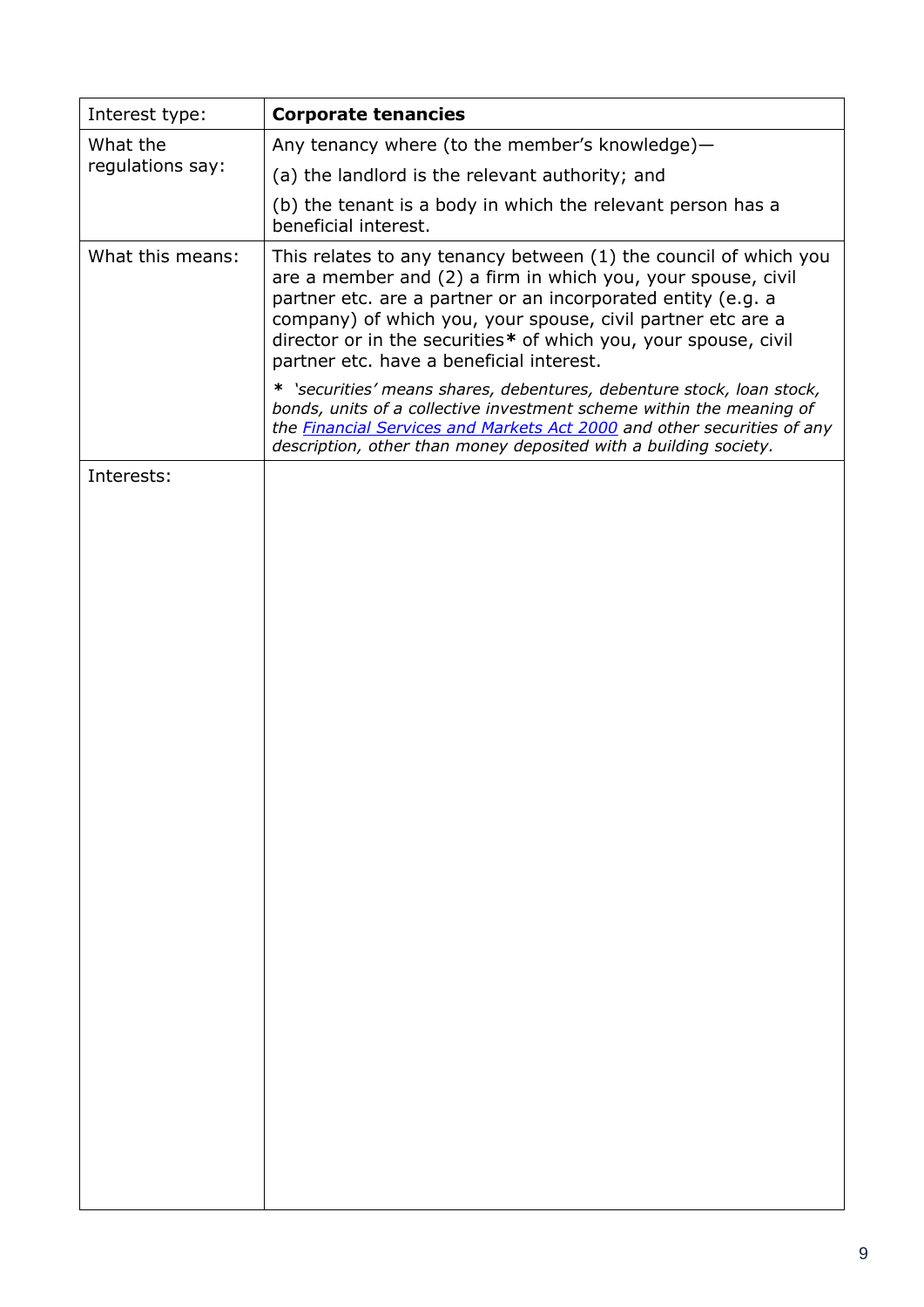| <b>Securities</b>                                                                                                                                                                                                                                                                                                                                                                                                                                                                                                                                                                                                                                                                                                                                                         |  |  |  |
|---------------------------------------------------------------------------------------------------------------------------------------------------------------------------------------------------------------------------------------------------------------------------------------------------------------------------------------------------------------------------------------------------------------------------------------------------------------------------------------------------------------------------------------------------------------------------------------------------------------------------------------------------------------------------------------------------------------------------------------------------------------------------|--|--|--|
| Any beneficial interest in securities of a body where-<br>(a) that body (to the member's knowledge) has a place of<br>business or land in the area of the relevant authority; and<br>$(b)$ either-                                                                                                                                                                                                                                                                                                                                                                                                                                                                                                                                                                        |  |  |  |
| (i) the total nominal value of the securities exceeds £25,000 or<br>one hundredth of the total issued share capital of that body; or<br>(ii) if the share capital of that body is of more than one class, the<br>total nominal value of the shares of any one class in which the<br>relevant person has a beneficial interest exceeds one hundredth<br>of the total issued share capital of that class.                                                                                                                                                                                                                                                                                                                                                                   |  |  |  |
| Essentially securities that you, your spouse, civil partner, etc.<br>own, with or without others, which are shares, debentures,<br>debenture stock, loan stock, bonds, units of a collective<br>investment scheme within the meaning of the Financial Services<br>and Markets Act 2000 and other securities of any description,<br>other than money deposited with a building society. The body to<br>which the securities relate needs to have a place of business or<br>land in the area of the council of which you are a member and<br>one of the conditions in $(b)(i)$ or (ii) above has to be met. Even<br>if the body is dormant the securities must be registered. We<br>have interpreted 'place of business' as including the registered<br>office of the body. |  |  |  |
|                                                                                                                                                                                                                                                                                                                                                                                                                                                                                                                                                                                                                                                                                                                                                                           |  |  |  |
|                                                                                                                                                                                                                                                                                                                                                                                                                                                                                                                                                                                                                                                                                                                                                                           |  |  |  |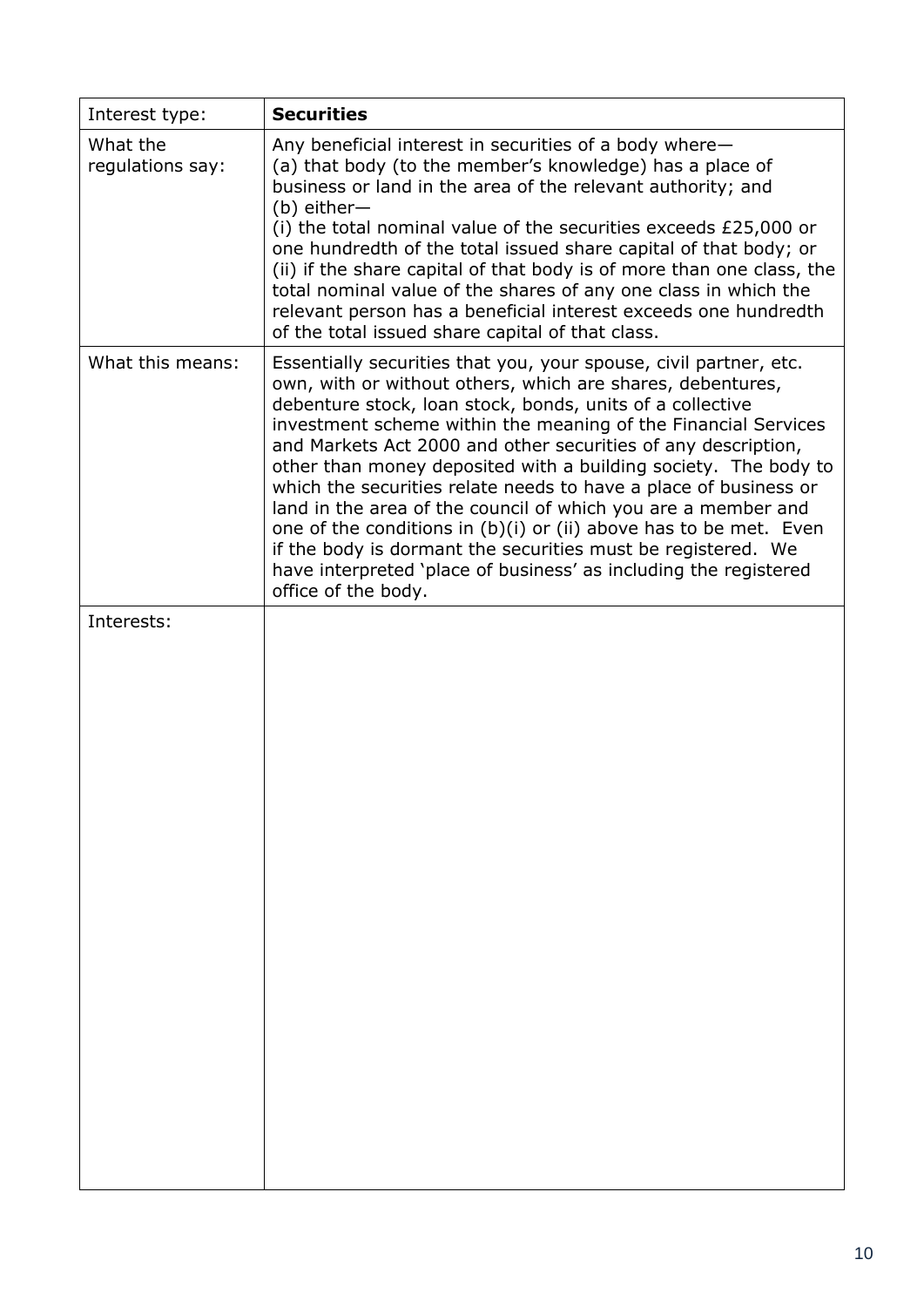| Interest type:             | <b>Trade Union Membership</b>                                                                                                                                                                                                                                                                                                                                                                                                                                                 |
|----------------------------|-------------------------------------------------------------------------------------------------------------------------------------------------------------------------------------------------------------------------------------------------------------------------------------------------------------------------------------------------------------------------------------------------------------------------------------------------------------------------------|
| What the guidance<br>says: | The guidance indicates that your duty to act in conformity with<br>the Seven Principles of Public Life requires you to register<br>interests such as your membership of any trade union. The<br>prescribed disclosable pecuniary interest relating to sponsorship<br>refers to such membership as being within the meaning of the<br>Trade Union and Labour Relations (Consolidation) Act 1992 and<br>that is how the requirement under the guidance has been<br>interpreted. |
| What this means:           | You are required to register any membership of a trade union<br>which is a body which falls within the meaning of the Trade<br>Union and Labour Relations (Consolidation) Act 1992. This<br>requirement relates only to you and not to your spouse, civil<br>partner, etc.                                                                                                                                                                                                    |
| Interests:                 |                                                                                                                                                                                                                                                                                                                                                                                                                                                                               |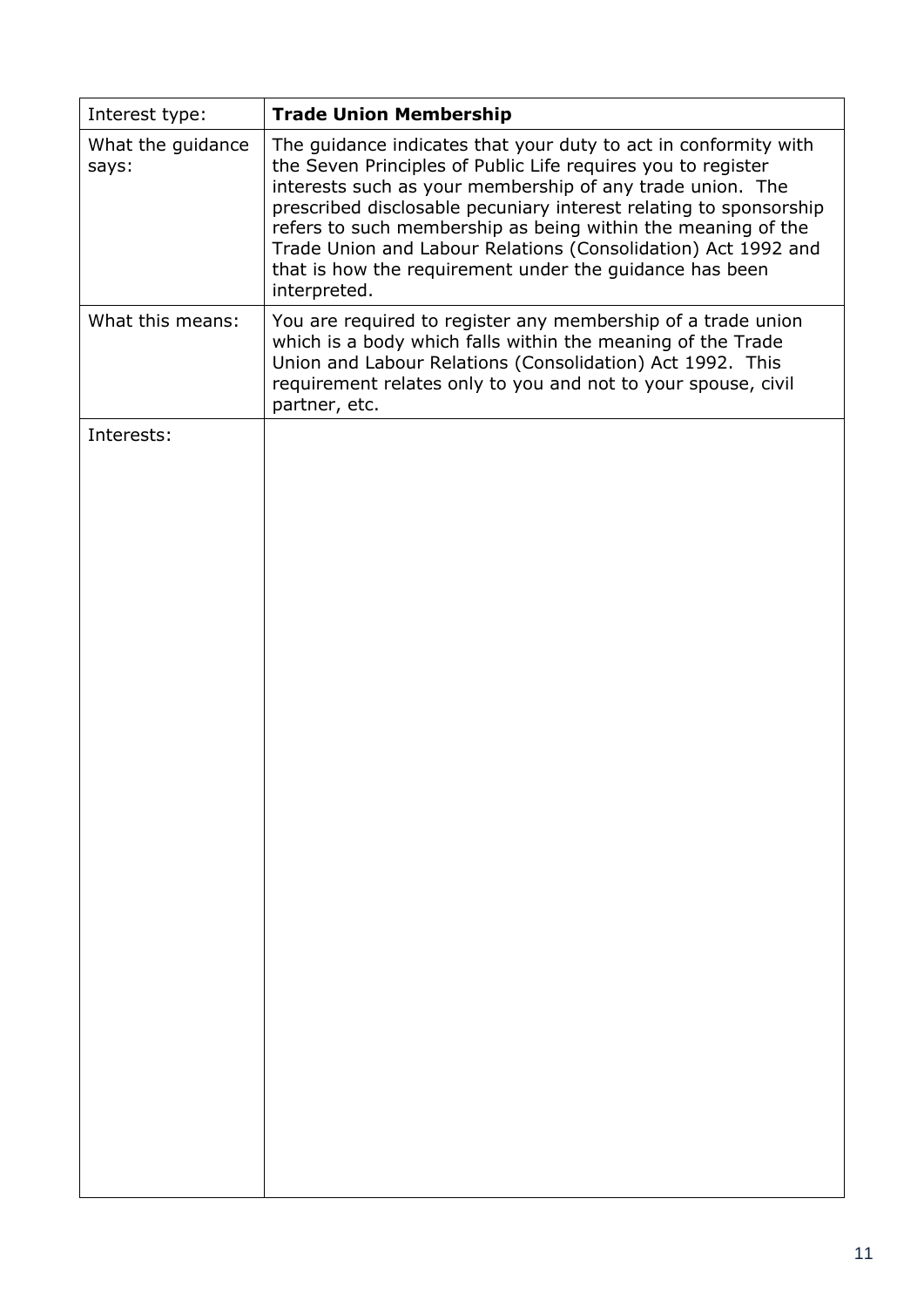| Interest type:                                                                                                                             | Interests that your council's code of conduct requires you<br>to register in addition to those prescribed by regulations<br>or guidance issued by the Secretary of State |  |  |
|--------------------------------------------------------------------------------------------------------------------------------------------|--------------------------------------------------------------------------------------------------------------------------------------------------------------------------|--|--|
| Please seek advice from your Clerk if required and please make sure that you clearly<br>state what the interest is and what it relates to. |                                                                                                                                                                          |  |  |
| Interests:                                                                                                                                 |                                                                                                                                                                          |  |  |
|                                                                                                                                            |                                                                                                                                                                          |  |  |
|                                                                                                                                            |                                                                                                                                                                          |  |  |